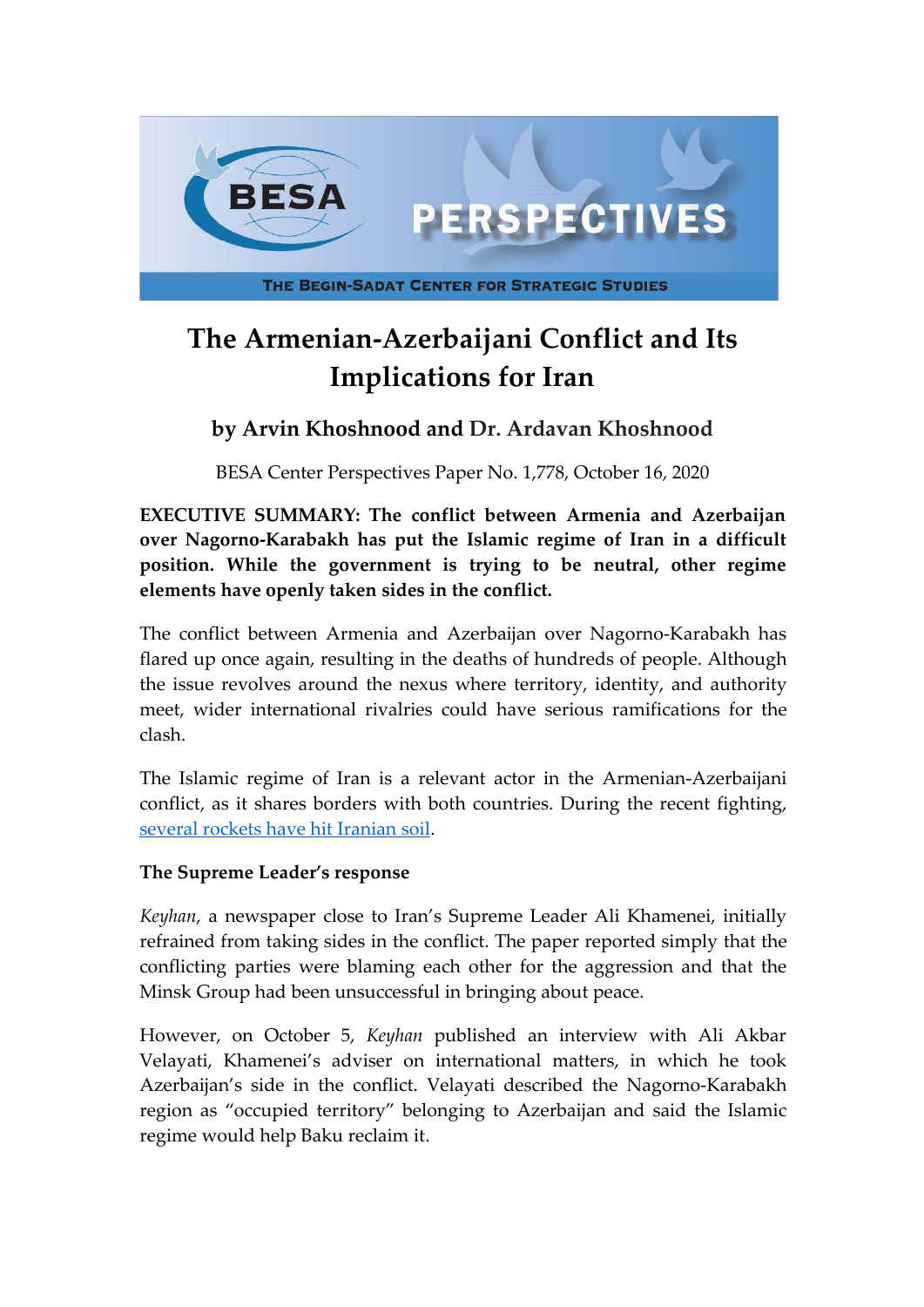Velayati added, however, that "the occupied territories should not be liberated at the cost of shedding the blood of the people." Instead, he proposed negotiations as the definitive solution to the conflict, though previous negotiations have failed. He claimed that Israel, the US, and France are contributing to the tensions and invited Turkey to work with Iran for peace.

The Republic of Azerbaijan is a Shiite-majority country that shares history and culture with Iran, especially the Iranian Azerbaijani provinces. On September 30, four of Khamenei's representatives in Iranian Azerbaijan issued a <u>statement in support of Azerbaijan</u>.

The clerics declared that Azerbaijan's "move to recapture the [Nagorno-Karabakh] region is completely legal according to *sharia* and in line with four Resolutions of the United Nations Security Council." The statement aligns with Khamenei's views, though he himself has not uttered a word about the clashes.

In 1993, Khamenei [criticized Armenia](https://farsi.khamenei.ir/news-content?id=10527) for occupying Nagorno-Karabakh and claimed that Armenians oppressed the Muslims there. When Heydar Aliyev, the then leader of Azerbaijan, visited Iran in 1994, Khamenei [claimed](https://farsi.khamenei.ir/news-content?id=11233%C2%A0) it was the religious duty of the Azerbaijani people to defend their country.

The Islamic regime's policy began to shift in the 1990s, however, as Azerbaijan became friendlier toward the West. While the Supreme Leader continues to believe Nagorno-Karabakh belongs to Azerbaijan, he has allowed his government to approach Armenia.

When Armenian PM Nikol Pashinyan visited Iran in 2019, Khamenei [encouraged](https://farsi.khamenei.ir/news-content?id=41821) closer economic cooperation between the countries. During the visit, Khamenei emphasized that Armenia and Azerbaijan must solve their conflict through negotiations.

#### **The government's reaction**

The Iranian government has echoed Khamenei by encouraging negotiations. The day the clashes started (September 27, 2020), Iranian FM Muhammad Javad Zarif [tweeted](https://twitter.com/JZarif/status/1310237342922346497) that the regime "calls for an immediate end to hostilities and urges dialogue to resolve differences."

On September 28, government spokesman Ali Rabiei said the Islamic regime of [Iran, together with Turkey and Russia](https://www.presstv.com/Detail/2020/09/29/635278/Rabiei-Iran-Turkey-Russia-Armenia-Azerbaijan-Karabakh-government-spokesman), could join together to help the conflicting parties find a peaceful solution to the dispute.

President Hassan Rouhani has likewise urged both sides to stop the hostilities. On September 30, [Rouhani](http://www.president.ir/fa/117608) told Pashinyan in a phone conversation that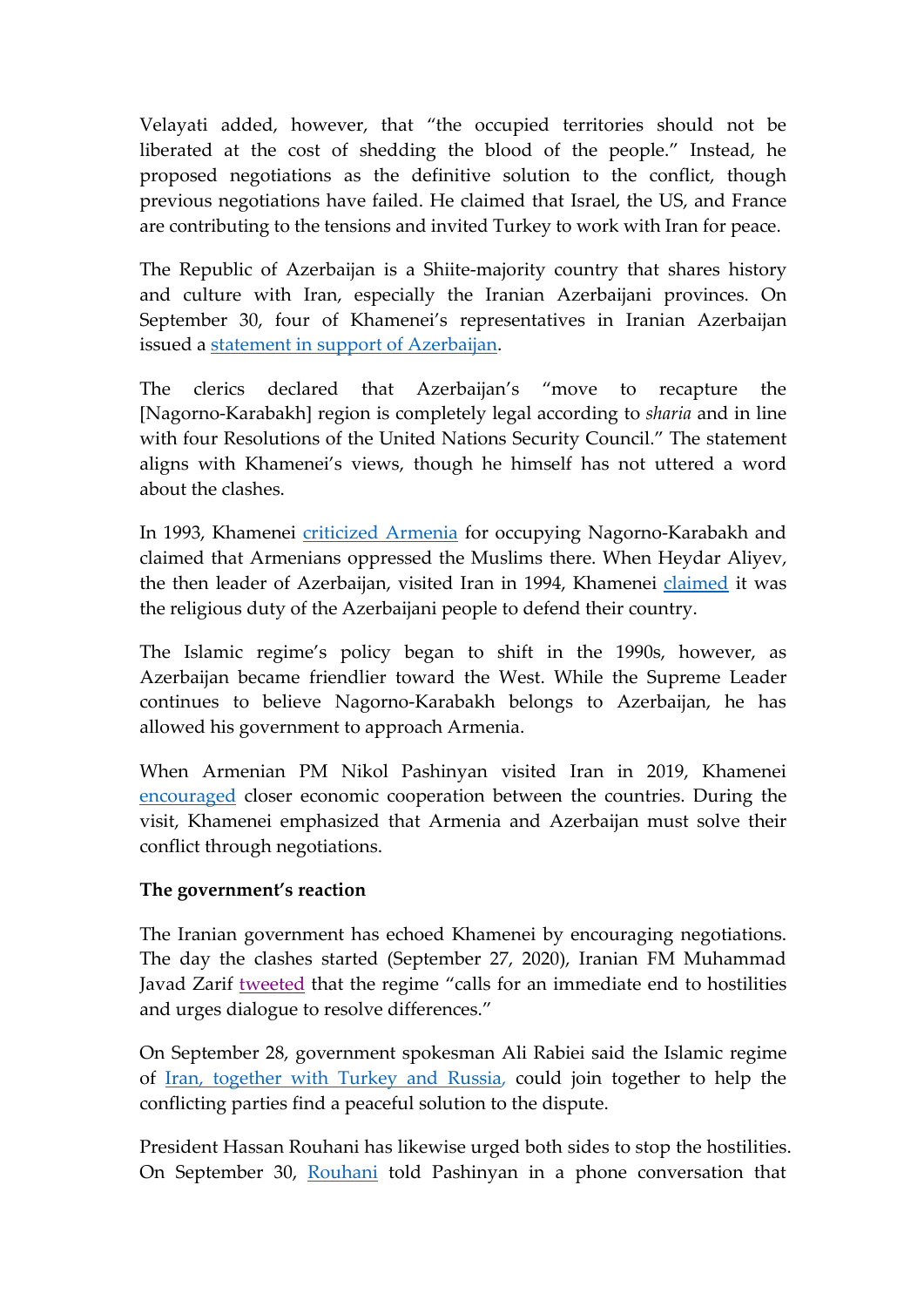foreign involvement in the conflict would prolong the dispute and complicate the situation.

The government has rejected all claims that it is transporting military gear to Armenia from Iranian soil. This denial was a reaction to the circulation of videos on social media showing trucks carrying covered loads across the Iranian border and into Armenia.

On October 10, both [Rouhani](https://www.tehrantimes.com/news/453403/Rouhani-Putin-hold-talks-on-Nagorno-Karabakh-conflict) and [Zarif](https://twitter.com/JZarif/status/1314846000343777280) supported the Russia-brokered ceasefire between the countries. The government expressed concern over ceasefire violations and continues to urge both parties to refrain from violence.

### **The Islamic Revolutionary Guards' reaction**

While the government has been trying to present the regime as neutral in the conflict, several news outlets close to the Islamic Revolutionary Guard Corps (IRGC) identify Azerbaijan as the instigator of the conflict and frame the clash as a threat to the Islamic regime.

*[Mashregh News](https://www.mashreghnews.ir/news/1123405/%D8%A2%D8%BA%D8%A7%D8%B2-%D8%AF%D8%B1%DA%AF%DB%8C%D8%B1%DB%8C-%D8%B3%D9%86%DA%AF%DB%8C%D9%86-%D9%86%D8%B8%D8%A7%D9%85%DB%8C-%D8%AF%D8%B1-%D9%85%D9%86%D8%B7%D9%82%D9%87-%D9%82%D8%B1%D9%87-%D8%A8%D8%A7%D8%BA-%D8%A7%D8%AD%D8%AA%D9%85%D8%A7%D9%84-%D9%88%D9%82%D9%88%D8%B9-%D9%81%D8%A7%D8%AC%D8%B9%D9%87)* wrote that "focusing on the arrangement of their forces…in the border areas as of this morning [September 27], it is the armored forces of the Azerbaijani army that have entered the disputed areas with the support of Azerbaijani artillery and offensive helicopters."

On October 2, *Mashregh News* published an [analysis](https://www.mashreghnews.ir/news/1125341/%D8%AA%D8%AD%D9%84%DB%8C%D9%84%DB%8C-%D8%A8%D8%B1-%D8%AC%D9%86%DA%AF-%D9%82%D8%B1%D9%87-%D8%A8%D8%A7%D8%BA) arguing that Azerbaijan is a threat to Iran. It presented Azerbaijan as an ally of the West and Israel and claimed that Baku has allowed Israel to use its soil for operations. Moreover, it asserted that Azerbaijan has claims on the Iranian Azerbaijani provinces, and that Nagorno-Karabakh is a buffer zone between Iran and Azerbaijan. The analysis goes on to say that if Nagorno-Karabakh "is captured by Aliyev's forces and the [*takfiri*] terrorists sent by Erdoğan, there will be a serious threat to Iran in terms of national security and territorial integrity."

*Fars News Agency* offers a less anti-Azerbaijani line than *Mashregh News*. However, in a report about Tehran's "neutral" position on the clashes, *[Fars](https://www.farsnews.ir/news/13990712000322/%D9%85%D9%88%D8%A7%D8%B6%D8%B9-%D8%AA%D9%87%D8%B1%D8%A7%D9%86-%D8%AF%D8%B1-%D8%AA%D9%86%D8%B4%E2%80%8C%D9%87%D8%A7%DB%8C-%D9%82%D8%B1%D9%87%E2%80%8C%D8%A8%D8%A7%D8%BA-%D8%A7%D8%B2-%D8%AF%D8%B9%D9%88%D8%AA-%D8%A8%D9%87-%D8%AE%D9%88%DB%8C%D8%B4%D8%AA%D9%86%E2%80%8C%D8%AF%D8%A7%D8%B1%DB%8C-%D8%AA%D8%A7-%D9%87%D8%B4%D8%AF%D8%A7%D8%B1-%D8%A8%D9%87)* named Azerbaijan as the instigator.

*Fars* has [reported](https://www.farsnews.ir/news/13990710000034/%D8%AA%DA%A9%D8%B1%D8%A7%D8%B1-%D8%A7%D8%AF%D8%B9%D8%A7%DB%8C-%D8%A7%D8%B9%D8%B2%D8%A7%D9%85-%D8%AC%D9%86%DA%AF%D8%AC%D9%88%DB%8C%D8%A7%D9%86-%D8%AE%D8%A7%D8%B1%D8%AC%DB%8C-%D8%A8%D9%87-%D9%82%D8%B1%D9%87%E2%80%8C%D8%A8%D8%A7%D8%BA-%D8%A7%DB%8C%D9%86-%D8%A8%D8%A7%D8%B1-%D8%A7%D8%B2-%D8%B2%D8%A8%D8%A7%D9%86-%D9%85%D8%B3%DA%A9%D9%88) on Turkey's deployment of jihadi terrorists from Syria to the South Caucasus in support of Azerbaijan and frames the conflict as a wider conspiracy against the Islamic regime. The agency reports that Ale-Hashem, Khamenei's representative in East Azerbaijan province, [blames](https://www.farsnews.ir/azarbaijan-sharghi/news/13990710000834/%D8%B1%DA%98%DB%8C%D9%85-%D8%B5%D9%87%DB%8C%D9%88%D9%86%DB%8C%D8%B3%D8%AA%DB%8C-%D8%B5%D8%AD%D9%86%D9%87%E2%80%8C%DA%AF%D8%B1%D8%AF%D8%A7%D9%86-%D9%85%D9%86%D8%A7%D9%82%D8%B4%D9%87-%D9%82%D8%B1%D9%87%E2%80%8C%D8%A8%D8%A7%D8%BA) Israel for being the "director" of the conflict.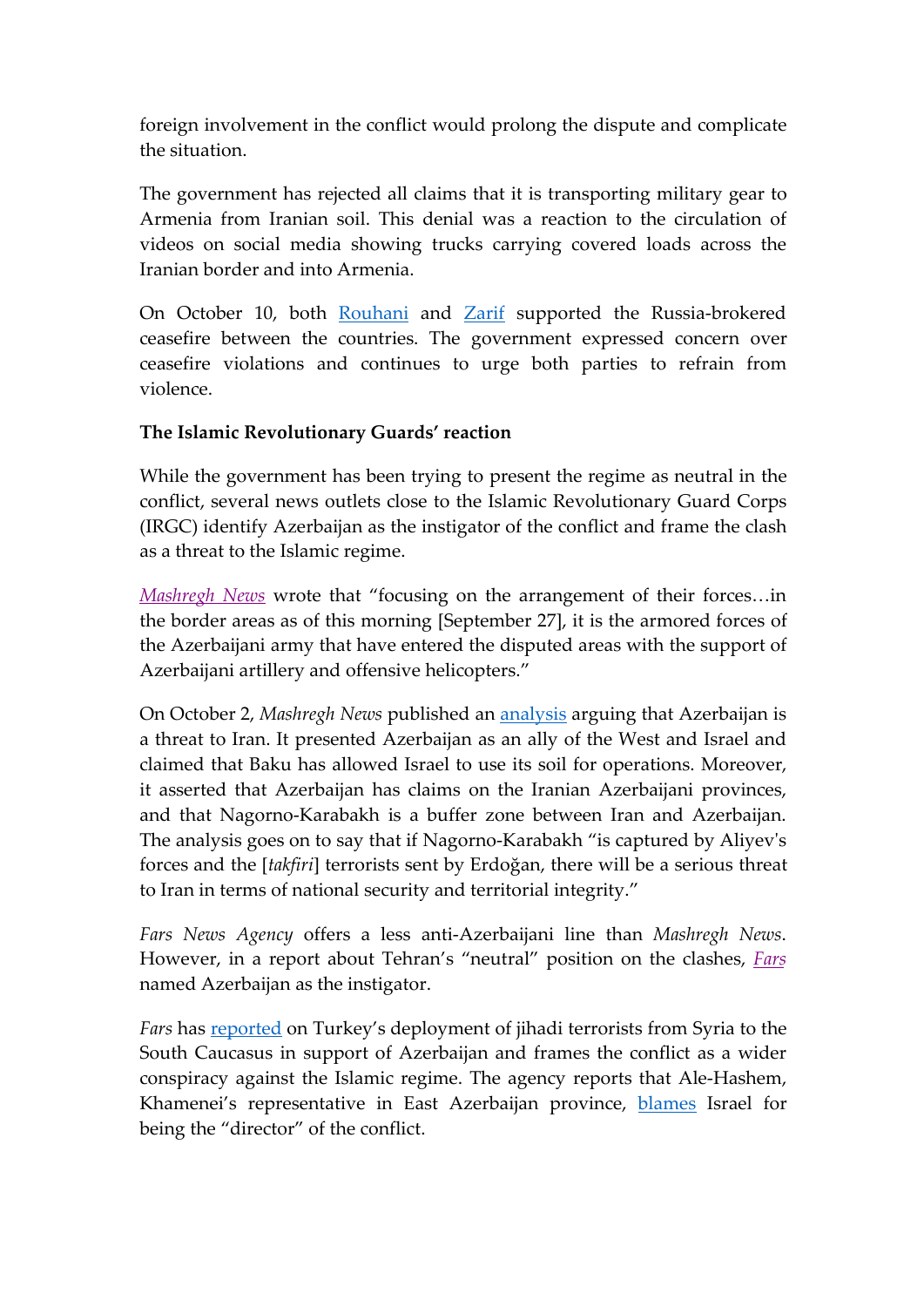Both *[Fars News Agency](https://www.farsnews.ir/news/13990712000897/%D8%A7%D8%B1%D9%85%D9%86%D8%B3%D8%AA%D8%A7%D9%86-%D9%85%D8%AF%D8%B9%DB%8C-%D8%A7%D8%B3%D8%AA%D9%81%D8%A7%D8%AF%D9%87-%D8%A2%D8%B0%D8%B1%D8%A8%D8%A7%DB%8C%D8%AC%D8%A7%D9%86-%D8%A7%D8%B2-%D8%A8%D9%85%D8%A8%E2%80%8C%D9%87%D8%A7%DB%8C-%D8%AE%D9%88%D8%B4%D9%87%E2%80%8C%D8%A7%DB%8C-%D8%A7%D8%B3%D8%B1%D8%A7%D8%A6%DB%8C%D9%84%DB%8C-%D8%B4%D8%AF)* and *[Mashregh News](https://www.mashreghnews.ir/news/1125880/%D8%A7%D8%B1%D9%85%D9%86%D8%B3%D8%AA%D8%A7%D9%86-%D8%A2%D8%B0%D8%B1%D8%A8%D8%A7%DB%8C%D8%AC%D8%A7%D9%86-%D8%A7%D8%B2-%D8%A8%D9%85%D8%A8-%D9%87%D8%A7%DB%8C-%D8%AE%D9%88%D8%B4%D9%87-%D8%A7%DB%8C-%D8%A7%D8%B3%D8%B1%D8%A7%D8%A6%DB%8C%D9%84%DB%8C-%D8%A7%D8%B3%D8%AA%D9%81%D8%A7%D8%AF%D9%87-%D9%85%DB%8C-%DA%A9%D9%86%D8%AF)* further implicate Israel in the conflict by reporting that Armenia accuses Azerbaijan of using cluster bombs purchased from Israel. *Fars* also implicates the US government in the conflict. Inat least three news reports  $(1, 2, \text{ and } 3)$  $(1, 2, \text{ and } 3)$  $(1, 2, \text{ and } 3)$  $(1, 2, \text{ and } 3)$  $(1, 2, \text{ and } 3)$  $(1, 2, \text{ and } 3)$ , it claimed that the US embassies in Baku and Yerevan knew about the impending crisis and advised American citizens to avoid the region two days before fighting erupted.

*Tasnim News* is clearly pro-Azerbaijan. For instance, it [interviewed](https://www.tasnimnews.com/fa/news/1399/07/12/2362048/%D9%87%D9%85%D9%87-%DA%86%DB%8C%D8%B2-%D8%AF%D8%B1%D8%A8%D8%A7%D8%B1%D9%87-%D8%AC%D9%86%DA%AF-%D9%82%D8%B1%D9%87-%D8%A8%D8%A7%D8%BA-%D8%AC%D9%85%D9%87%D9%88%D8%B1%DB%8C-%D8%A2%D8%B0%D8%B1%D8%A8%D8%A7%DB%8C%D8%AC%D8%A7%D9%86-%D9%88-%D8%A7%D8%B1%D9%85%D9%86%D8%B3%D8%AA%D8%A7%D9%86-%DA%86%D9%87-%D9%85%DB%8C-%D8%AE%D9%88%D8%A7%D9%87%D9%86%D8%AF) an Iranian expert on the Caucasus region who claims Azerbaijan has the right to force Armenia out of its "occupied territories." *Tasnim News* also cites Israeli and American influence in the region as the cause of the conflict. It interviewed two clerics based in the Iranian Azerbaijani provinces who blame Israel and US for the dispute. [Javad Shabestari](https://www.tasnimnews.com/fa/news/1399/07/13/2362328/%D8%B1%D8%AF%D9%BE%D8%A7%DB%8C-%D8%B1%DA%98%DB%8C%D9%85-%D8%B5%D9%87%DB%8C%D9%88%D9%86%DB%8C%D8%B3%D8%AA%DB%8C-%D9%88-%D8%A2%D9%85%D8%B1%DB%8C%DA%A9%D8%A7-%D8%AF%D8%B1-%D8%AC%D9%86%DA%AF-%D8%A7%D8%B1%D9%85%D9%86%D8%B3%D8%AA%D8%A7%D9%86-%D9%88-%D8%A2%D8%B0%D8%B1%D8%A8%D8%A7%DB%8C%D8%AC%D8%A7%D9%86-%D8%AF%DB%8C%D8%AF%D9%87-%D9%85%DB%8C-%D8%B4%D9%88%D8%AF), member of the Assembly of Experts, claimed that all parties must be careful not to work in the interest of Israel or the US. [Hassan Shojaei](https://www.tasnimnews.com/fa/news/1399/07/13/2362195/%D8%AA%D9%86%D8%B4-%D8%A2%D9%81%D8%B1%DB%8C%D9%86%DB%8C-%D8%A2%D8%B4%DA%A9%D8%A7%D8%B1-%D8%A2%D9%85%D8%B1%DB%8C%DA%A9%D8%A7-%D9%88-%D8%B1%DA%98%DB%8C%D9%85-%D8%B5%D9%87%DB%8C%D9%88%D9%86%DB%8C%D8%B3%D8%AA%DB%8C-%D8%AF%D8%B1-%D9%85%D9%86%D8%A7%D9%82%D8%B4%D9%87-%D9%82%D8%B1%D9%87-%D8%A8%D8%A7%D8%BA-%D8%A7%D8%B1%D9%85%D9%86%D8%B3%D8%AA%D8%A7%D9%86-%D9%88-%D8%A2%D8%B0%D8%B1%D8%A8%D8%A7%DB%8C%D8%AC%D8%A7%D9%86-%D8%B3%D8%B1-%D9%85%DB%8C%D8%B2-%DA%AF%D9%81%D8%AA-%D9%88%DA%AF%D9%88-%D8%A8%D9%86%D8%B4%DB%8C%D9%86%D9%86%D8%AF), member of the Majlis, said Israel and the US do not want peace in the region.

No IRGC commander has publicly expressed the official view of the Corps.

# **Implications of the conflict for the Islamic regime**

Azerbaijan has close relations with the US, Israel, and the EU. It provides [40](https://www.jpost.com/israel-news/azerbaijani-ambassador-border-hostilities-may-harm-israeli-oil-supplies-635851) percent of Israel's oil consumption, and the EU considers Azerbaijan a strategic partner with an important role to play in making Europe less dependent on Russian energy resources. Azerbaijan is also allied with Turkey, which is pushing for Pan-Turkism in the Caucasus—including the Iranian Azerbaijani provinces.

The Islamic regime therefore perceives Armenia as an ally with which to create a power of balance in the region (with Russia of course playing a pivotal role). Armenia is a member of the military alliance Collective Security Treaty Organization (CSTO), which is dominated by the Kremlin, and the Islamic regime understands that cooperating with Armenia will bring Iran closer to Russia.

[Trade relations with Armenia](https://en.irna.ir/news/83497678/Iran-Armenia-strategic-partners-in-Eurasian-Union) are also significant for the regime. Because of the US sanctions, Tehran perceives all countries that are willing to trade with it as important. This especially pertains to neighboring countries, including [Azerbaijan.](https://www.tehrantimes.com/news/450391/Iran-attaches-high-priority-to-expand-economic-ties-with-Azerbaijan) However, between 2019 and 2020, trade relations between the Islamic regime and Azerbaijan have [declined](https://www.azernews.az/business/167629.html?__cf_chl_jschl_tk__=58b8b3a17cdf6ba2e3a6cb1cacb2fbc9c23831cc-1601920187-0-AZCyr_MysHVVgg2J1G2CjTd1Yos15Coxcfb5lcLxNCOMiEzZEQuLkScw0HYDq1_hTpNCoJL7kVzLHbaoerDZW2KGMaHzt7iPAlvr6Eiban3qkDxSnNE0PIel6E5uMU_CpQ-coHAi61NaYItLUlTJklSEAVDvNzx9k9l4xxfZNIxFgv_5_GdBJNCzGmEPGj2WbK6bEux7txs51wn8Q9LMN-HhRtmlHJvlooBkb5vpqtTvalfj411VeEgqyQb74rSi01cY-7Jotg06FIM_rIXkiDn-Z4eO3Hk0zrKqJEXsTgAQl2NOXNvRQHW4o_AF0UaDBowW9FGhDhRn4ju2zoD8c1cKD0OsQnJLrRiuFFT9k4Hg), making Armenia a more attractive ally.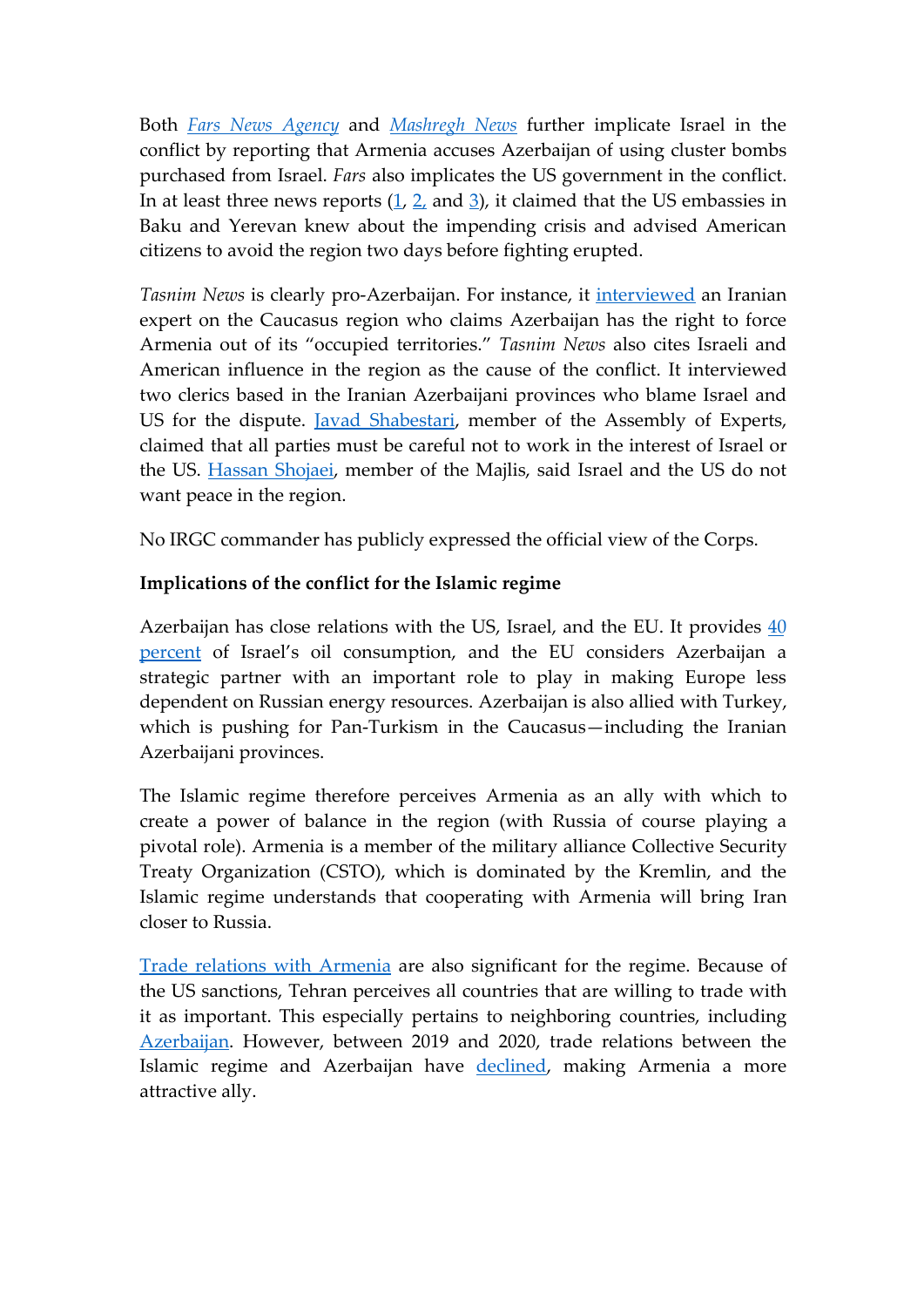With that said, it is Azerbaijan that has close historical and cultural ties with Iran. The Republic of Azerbaijan was part of Iran before Tsarist Russia forced Iran to give it up, and the majority of the people in Azerbaijan are Shiites.

These complications explain why the Islamic regime has no clear policy on the conflict.

The Supreme Leader has remained silent while his representatives have shown support for Azerbaijan—support that should be understood as primarily a means of easing pro-Azerbaijani and pro-Shiite anxieties within Iran. The government has declared that it is neutral in the conflict and strives for sustainable peace in the region.

IRGC commanders have also stayed silent, but news outlets close to the Corps have taken contradictory positions. This suggests that there are differences of opinion on the conflict within the ranks of the IRGC.

#### **The regime must make a choice**

The Islamic regime is in a complicated position in which two principal interests contradict one another. Supporting Armenia could strengthen the position of the Islamic regime in the region, but to do so would imply that Iran is turning its back on Azerbaijan, a Shiite country.

Doing nothing is not an option. The regime does not want to allow Ankara to increase its influence in the region to Iran's north. Turkey's deployment of jihadists to the region constitutes a serious threat to Iran and the Islamic regime. This could explain why Tehran wants to involve Turkey and Russia in resolving the conflict.

The regime will attempt to use the conflict to pull both Ankara and Moscow closer to Tehran. Iran and Turkey have established an increasingly close [relationship,](https://carnegieendowment.org/sada/81273) and the regime will strive to make it even stronger. Turkey has been a good economic partner for Iran, and both are hostile to Saudi Arabia and Israel.

# **What will the Islamic regime decide to do?**

A principal doctrine in the foreign policy of the Tehran regime is its perception of itself as the *Umm al-qura*, or mother of all Muslim cities. This doctrine is likely to prompt a pro-Armenian approach.

The *Umm al-qura* doctrine, which was developed by Muhammad Javad Larijani in his book *Magholati dar estrategi-e melli* (1990, Issues on National Strategy), helped the regime convert its foreign policy from idealism to